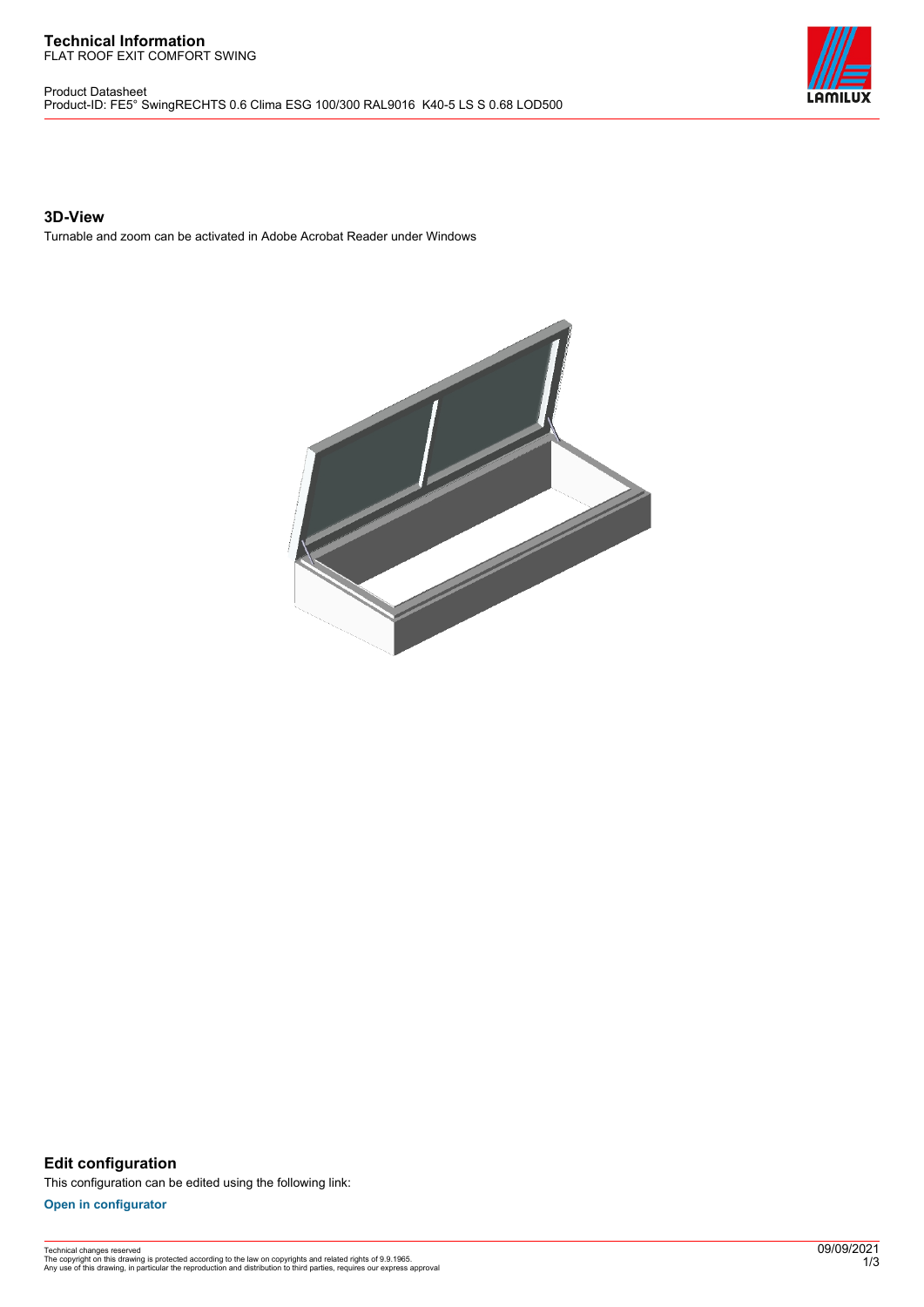

# **Product Features**

| <b>Attribute</b>                                                                                            | Value                                                                    |
|-------------------------------------------------------------------------------------------------------------|--------------------------------------------------------------------------|
| FLAT ROOF EXIT COMFORT SWING                                                                                |                                                                          |
| product ID                                                                                                  | FE5° SwingRECHTS 0.6 Clima ESG 100/300 RAL9016<br>K40-5 LS S 0.68 LOD500 |
| level of detail                                                                                             | <b>LOD 500</b>                                                           |
|                                                                                                             | lower LOD value = simplified selection and reduced<br>geometry           |
| show upper part open                                                                                        | yes                                                                      |
| <b>UPPER PART</b>                                                                                           |                                                                          |
| open side                                                                                                   | right open                                                               |
| order size, top roof edge size (OKD) [cm]                                                                   | 100 / 300                                                                |
| emergency power supply                                                                                      | no                                                                       |
| note!                                                                                                       | Emergency power supply for second escape route, no<br>SHEV!              |
| glazing                                                                                                     |                                                                          |
| type of glazing                                                                                             | heat insulant glass                                                      |
| transparency                                                                                                | clear                                                                    |
| alarm loop                                                                                                  | no                                                                       |
| shading                                                                                                     | no                                                                       |
| color selection                                                                                             |                                                                          |
| colour assignment outside                                                                                   | selection                                                                |
| colour range                                                                                                | standard (RAL 9016)                                                      |
| internal colour deviant                                                                                     | no                                                                       |
| <b>DRIVE</b>                                                                                                |                                                                          |
| type of drive                                                                                               | 24 V                                                                     |
| YOUR CONFIGURATION HAS THE FOLLOWING QUALITIES                                                              |                                                                          |
| OKD length                                                                                                  | 300 cm                                                                   |
| OKD width                                                                                                   | 100 cm                                                                   |
| voltage                                                                                                     | 24 V                                                                     |
| thermal transition Ug                                                                                       | ca. 0.6 W/(m <sup>2</sup> K)                                             |
| noise insulation level Rw,p                                                                                 | ca. 39 dB                                                                |
| light transmission T                                                                                        | ca. 72 %                                                                 |
| energy transmission g                                                                                       | ca. 51 %                                                                 |
| snow load                                                                                                   | 0.68 kN/m <sup>2</sup> (assumption and basis of interpretation)          |
| product standard                                                                                            | EN 1873-2                                                                |
| fall-through protection                                                                                     | fall-through proof (according to GS BAU 18)                              |
| construction material class upstand                                                                         | E (according to EN 13501-1)                                              |
| construction material class glazing                                                                         | A1 (according to EN 13501-1)                                             |
| hail resistance class                                                                                       | HW5 (according to VKF standard)                                          |
| NOTE! After checking the local conditions, the design of the glazing and the drive may have to be adjusted. |                                                                          |